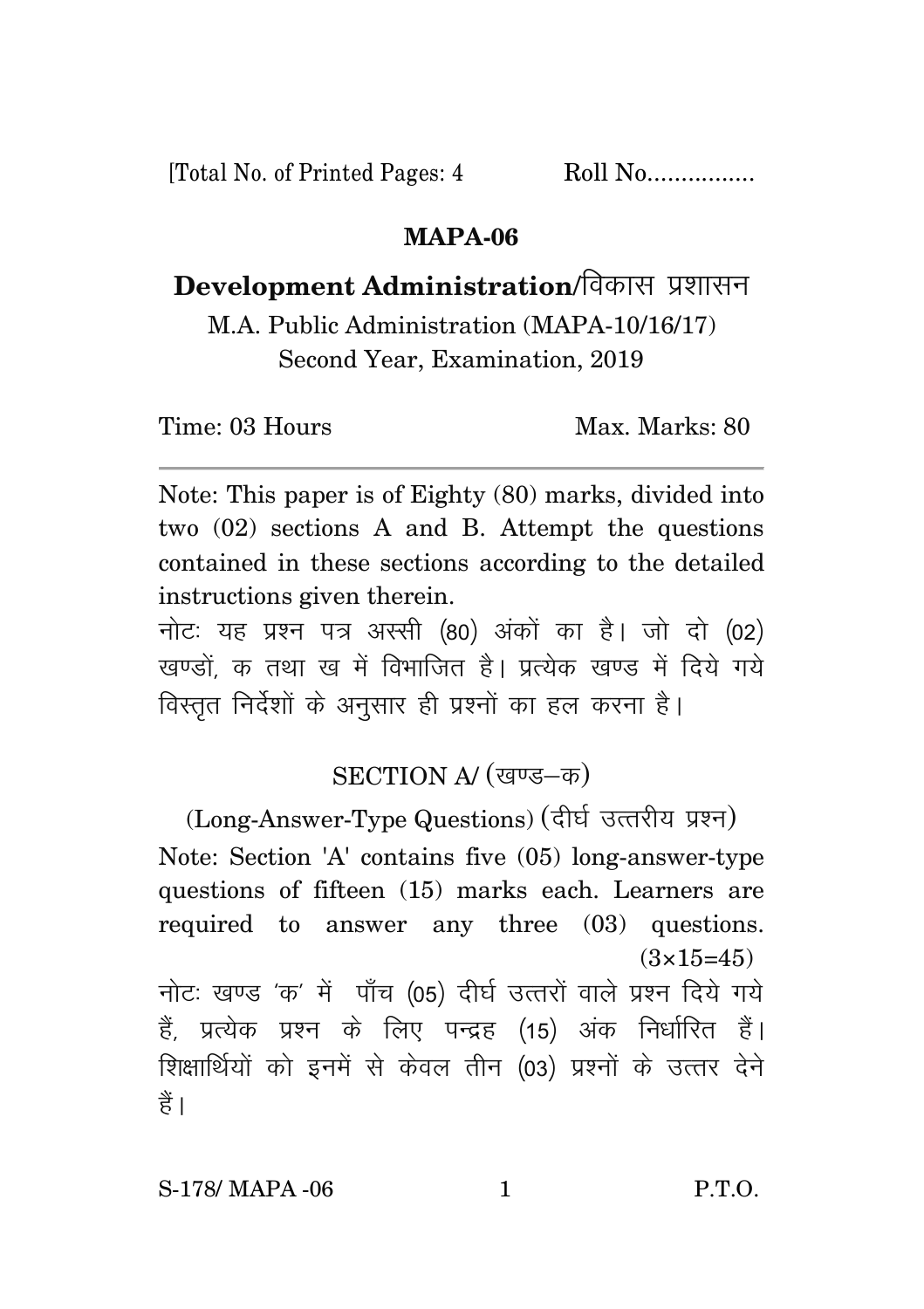1. What do you know about the ecology? How does the study of ecology of development administration contribute to socio-economic development?

परिस्थितिकी से आपका क्या तात्पर्य है? विकास प्रशासन की परिस्थितिकी की सामाजिक—आर्थिक विकास मे किस प्रकार योगदान देती हैं?

- 2. Enumerate the emerging trends and recent challenges before Panchayati Raj institutions. पंचायती राज संस्थाओं के समक्ष वर्तमान चुनौतियों एवं उभरती हुई प्रवृत्तियों की परिगणना कीजिये।
- 3. Discuss the impact of integrated rural development programme on rural development and eradication of rural poverty.

ग्रामीण विकास तथा ग्रामीण गरीबी उन्मूलन मे समन्वित <u>गामीण विकास कार्यकम के पभाव का वर्णन कीजिये।</u>

4. Write the recent trends of bureaucracy in modern society.

आधुनिक समाज मे नौकरशाही की आधुनिक प्रवृत्तियाँ  $\widehat{R}$ खिये।

5. Clarify the problems related to implementation of plan. State the measures to solve the problem of implementation deficit.

योजना क्रियान्वयन से सम्बन्धित समस्याएँ स्पष्ट कीजिए। 'क्रियान्वयन अपर्णता' की समस्या के निदान समझाइये।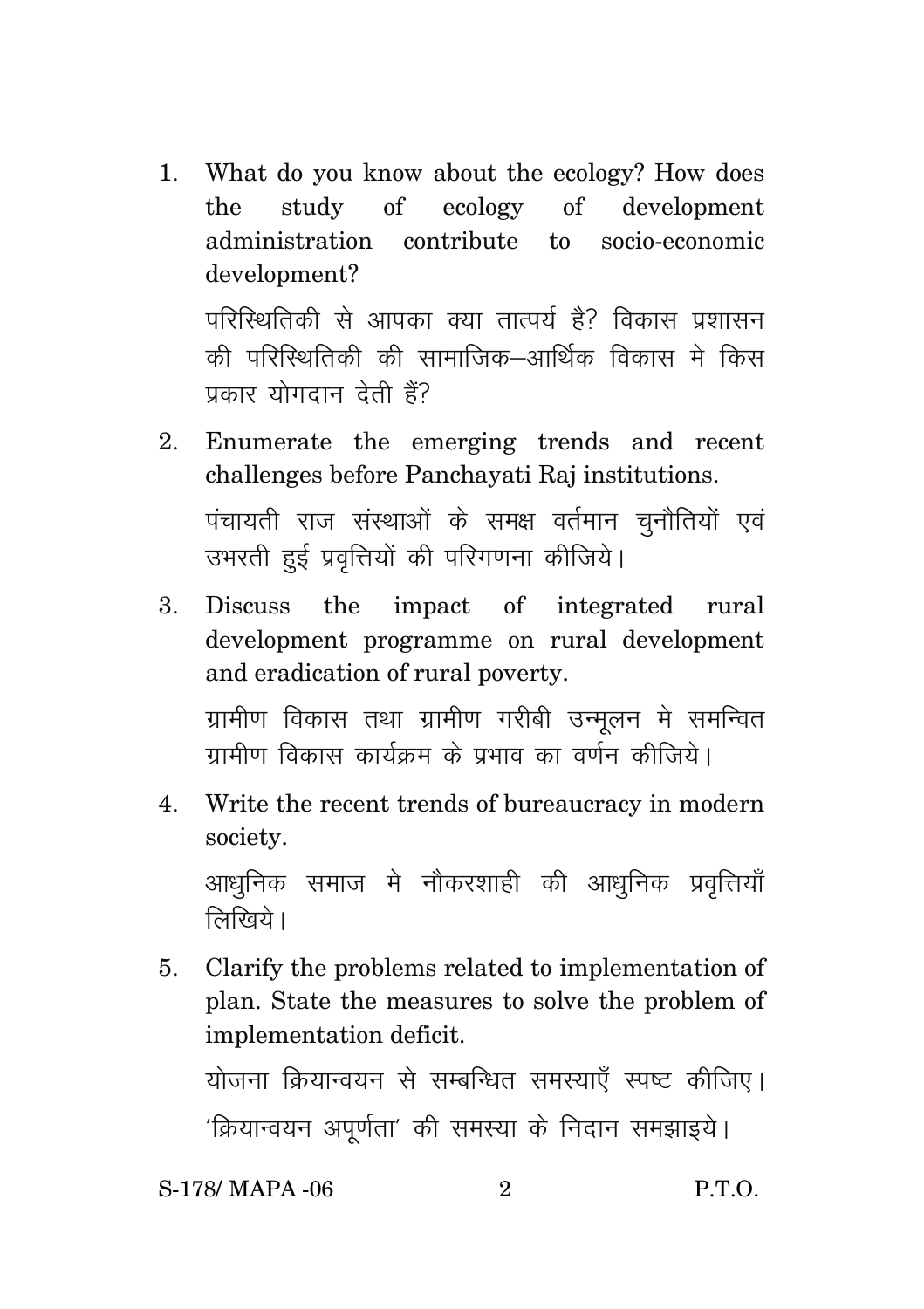## Section B / (खण्ड-ख) (Short Answer Type Questions) (लघु उत्तरों वाले प्रश्न)

Note: Section 'B' contains eight (08) short-answer type questions of seven (07) marks each. Learners are required to answer any five (05) question only.  $(5 \times 7 = 35)$ 

नोटः खण्ड 'ख' में आठ (08) लघ उत्तरों वाले प्रश्न दिए गये हैं, प्रत्येक प्रश्न के लिए सात (07) अंक निर्धारित हैं। शिक्षार्थियों को इनमें से केवल पाँच (05) प्रश्नों के उत्तर देने हैं।

- 1. Explain the scope of development administration. विकास प्रशासन का क्षेत्र स्पष्ट कीजिये।
- 2. Examine the main problems of the administrative system of developing countries. विकासशील देशों की प्रशासनिक व्यवस्थाओं की मुख्य समस्याओं का परीक्षण कीजिये।
- 3. Write a short note on the need of Non-Governmental organisation.

गैर–सरकारी संगठनों की आवश्यकता पर एक संक्षिप्त लेख लिखिये।

### S-178/ MAPA -06 3 P.T.O.